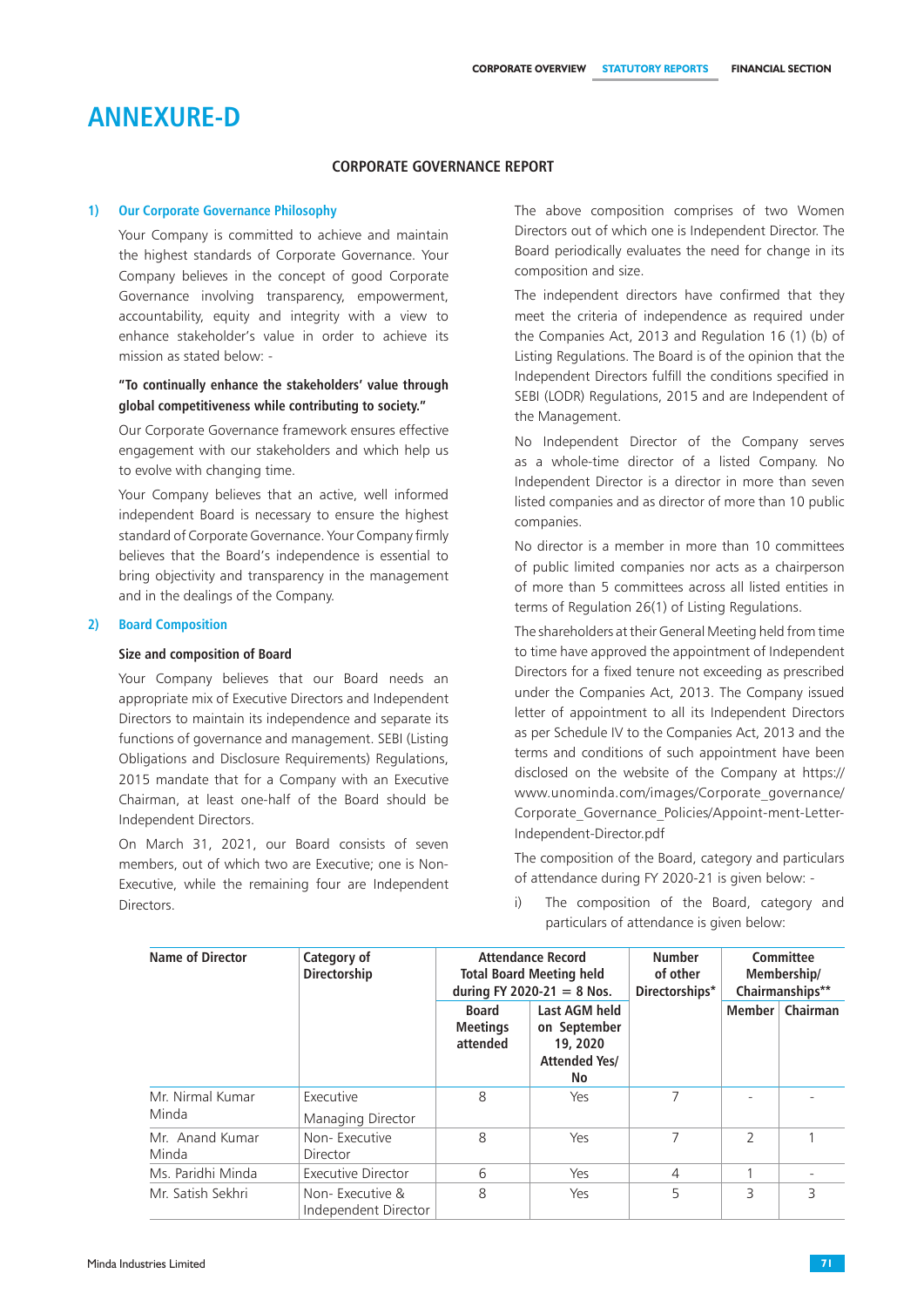

| <b>Name of Director</b>        | Category of<br>Directorship             |                                             | <b>Attendance Record</b><br><b>Total Board Meeting held</b><br>during FY 2020-21 = 8 Nos. |   |                | Committee<br>Membership/<br>Chairmanships** |
|--------------------------------|-----------------------------------------|---------------------------------------------|-------------------------------------------------------------------------------------------|---|----------------|---------------------------------------------|
|                                |                                         | <b>Board</b><br><b>Meetings</b><br>attended | Last AGM held<br>on September<br>19, 2020<br><b>Attended Yes/</b><br>No                   |   | Member         | Chairman                                    |
| Mrs. Pravin Tripathi***        | Non-Executive &<br>Independent Director | 8                                           | Yes                                                                                       | 6 | 5              |                                             |
| Mr. Krishan Kumar<br>Jalan**** | Non-Executive &<br>Independent Director | 8                                           | Yes                                                                                       | 8 | 3              | 4                                           |
| Dr. Chandan<br>Chowdhury       | Non-Executive &<br>Independent Director | 8                                           | Yes                                                                                       | 3 | $\overline{2}$ |                                             |

Notes: There are no inter-se relationships between our Board members except Ms. Paridhi Minda. She is daughter of Mr. Nirmal K. Minda, Chairman & Managing Director.

\* Includes directorship in Minda Industries Limited and excludes directorship in Private Companies, Foreign Companies, Companies incorporated under Section 8 of the Companies Act, 2013 and alternate directorships.

\*\* For the purpose of considering the limit of Committee Memberships and Chairmanships of a Director, Audit Committee and Stakeholders Relationship Committee of Public Limited Companies have been considered. Also includes the Memberships & Chairmanships in Minda Industries Limited. Chairmanship includes only chairmanship position held. Membership includes only those committees where he/she is member only.

\*\*\* Ms. Pravin Tripathi has been re-appointed as an Independent Director by the Board of at its meeting held on February 04, 2021, for further term of two consecutive years with effect from February 06, 2021, subject to approval by the shareholders at the ensuing annual general meeting of the Company.

\*\*\*\* Mr. Krishan Kumar Jalan has been re-appointed as an Independent Director by the Board at its meeting held on February 04, 2021, for further term of two consecutive years with effect from May 16, 2021, subject to approval by the shareholders at the ensuing annual general meeting of the Company.

Mr. Nirmal K. Minda, is a Promoter Director. Mr. Anand Kumar Minda and Ms. Paridhi Minda are part of Promoter Group. Independent directors are not in any way related to each other.

| S.No.          | <b>Name of the Director</b> | CIN & Name of other Listed entity where he/she Category of the directorship<br>is a director |                      |
|----------------|-----------------------------|----------------------------------------------------------------------------------------------|----------------------|
| 1              | Mr. Nirmal K Minda          | <b>NIL</b>                                                                                   | <b>NIL</b>           |
| $\overline{2}$ | Mr. Anand Kumar Minda       | <b>NIL</b>                                                                                   | <b>NIL</b>           |
| 3              | Ms. Paridhi Minda           | <b>NIL</b>                                                                                   | <b>NIL</b>           |
| $\overline{4}$ | Mr. Satish Sekhri           | L34300HR1983PLC023187                                                                        | Independent Director |
|                |                             | Rico Auto Industries Limited                                                                 |                      |
| 5              | Mr. Krishan Kumar Jalan     | L45201DL1999PLC195937                                                                        | Independent Director |
|                |                             | PNC Infratech Limited                                                                        |                      |
|                |                             | L27320WB1997PLC084819                                                                        | Independent Director |
|                |                             | Titagarh Wagons Limited                                                                      |                      |
| 6              | Ms. Pravin Tripathi         | L29130DL1987PLC027342<br>1)<br>Jai Bharat Maruti Limited                                     | Independent Director |
|                |                             | L51909MH2002PLC135594<br>2)<br>Multi Commodity Exchange of India<br>Limited                  | Independent Director |
|                |                             | L65999DL2006PLC153373<br>3)<br>PTC India Financial Services Limited                          | Independent Director |
|                |                             | L74899DL1996PLC083073<br>4)<br><b>JBM Auto Limited</b>                                       | Independent Director |
|                | Dr. Chandan Chowdhury       | <b>NIL</b>                                                                                   | <b>NIL</b>           |

Name of the other listed entities where such director is a director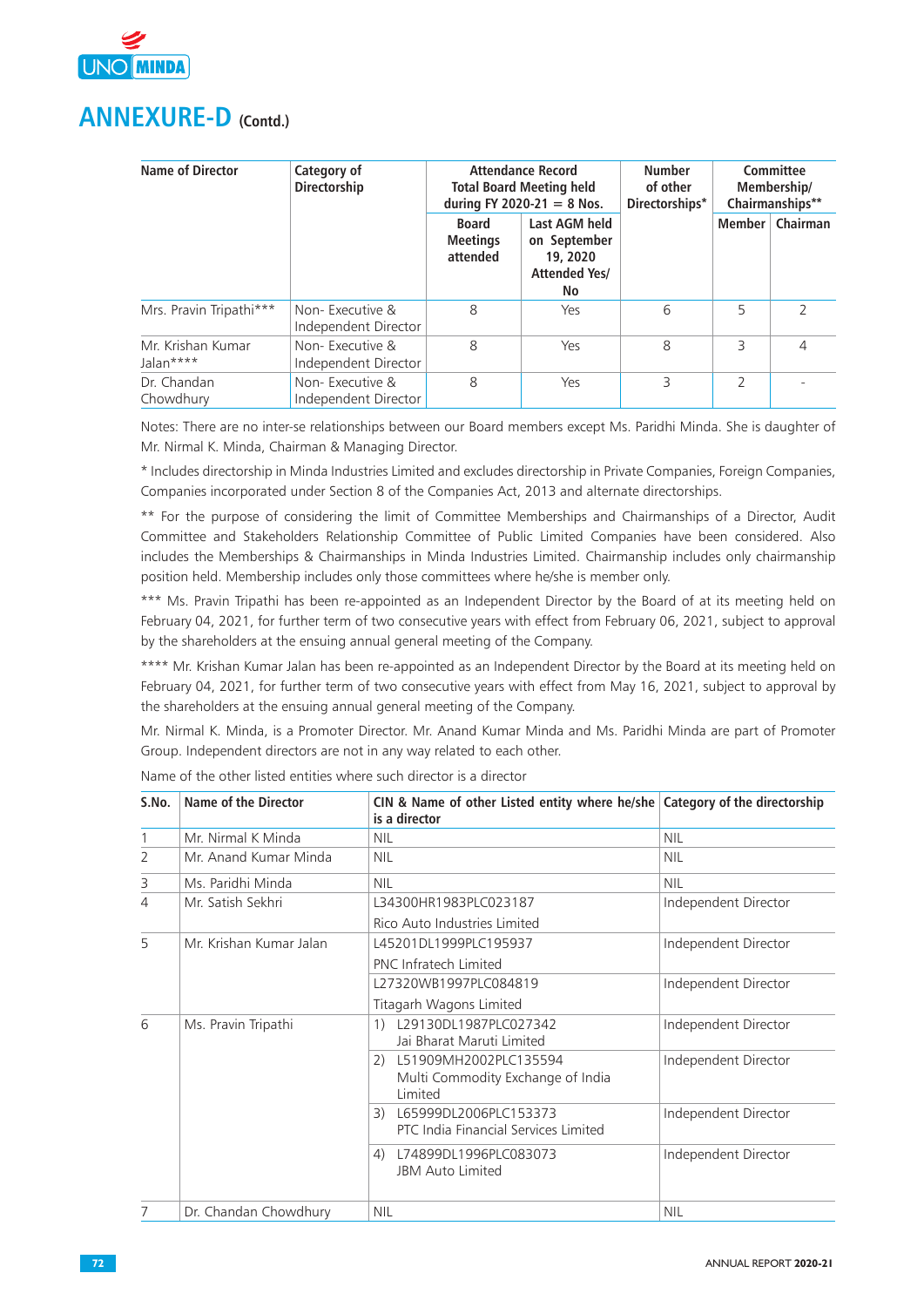### **Board Meetings**

Eight (8) Board Meetings were held during FY 2020-21. These meetings were held on April 07, 2020, June 29, 2020, August 11, 2020, August 22, 2020, November 10, 2020, February 04, 2021, March 15, 2021 and March 27, 2021.

### **Availability of information to the Board members**

The Board has unrestricted access to all Company related information including that of our employees. At Board Meeting, managers and representatives who can provide additional insights into the items being discussed are invited. Regular updates provided to the Board include Annual Budget, Technology Collaboration, Investments, Quarterly Results, Minutes of meeting of Subsidiary Companies, Minutes of Audit Committee and other committee of the Board of the Company and other material information.

All the information relevant to the Company as required under SEBI (Listing Obligations & Disclosure Requirements) Regulations, 2015 is also made available to the Board.

### **Skills/Experience/ Competence of the Board**

The Board has members having skill/experience/ competence required for the business and affairs of the Company for it to function effectively. The Board has inter-alia the following attributes:

| Nature of skill/competence/<br>experience                                                                                                                                                                                                                                                                        | Mr. Nirmal<br>K Minda | Mr. Anand<br>Minda | Mr. Satish<br>Sekhri | Mr. Krishan<br>Kumar Jalan | Ms. Pravin<br><b>Tripathi</b> | Dr.<br>Chandan<br>Choudhury | Ms. Paridhi<br>Minda |
|------------------------------------------------------------------------------------------------------------------------------------------------------------------------------------------------------------------------------------------------------------------------------------------------------------------|-----------------------|--------------------|----------------------|----------------------------|-------------------------------|-----------------------------|----------------------|
| Knowledge - understand the<br>Company's business, policies,<br>and culture (including its mission,<br>vision, values, goals, current<br>plan,<br>strategic<br>governance<br>structure, major risks and threats<br>and potential opportunities) and<br>knowledge of the industry in<br>which the Company operates |                       |                    |                      |                            |                               |                             |                      |
| Behavioral Skills - attributes<br>and competencies to use their<br>knowledge and skills to function<br>well as team members and to<br>interact with key stakeholders                                                                                                                                             | $\checkmark$          |                    |                      |                            |                               |                             |                      |
| Strategic thinking and decision<br>making                                                                                                                                                                                                                                                                        |                       |                    |                      |                            |                               |                             |                      |
| <b>Financial Skills</b>                                                                                                                                                                                                                                                                                          | $\sqrt{}$             |                    |                      |                            |                               |                             |                      |
| Professional skills and knowledge<br>to assist the ongoing aspects of<br>the business                                                                                                                                                                                                                            |                       |                    |                      |                            |                               |                             |                      |

#### **Code of Conduct**

In compliance with Regulation 26(3) of SEBI (Listing Obligations & Disclosure Requirements) Regulations, 2015 and the Companies Act, 2013, the Company has framed and adopted Code of Conduct ('the Code').

The code is applicable to all Directors, Independent Directors and Senior Management of the Company. The Code gives guidance and support needed for ethical conduct of business and compliance of law. The code is available on our website https://www.unominda.com/ images/Corporate\_governance/Corporate\_Governance Policies/MIL\_COC.PDF

All Members of the Board and Senior Management personnel have affirmed the compliance with the Code as on March 31, 2021.

A declaration to this effect, signed by the CEO in terms of SEBI (Listing Obligations & Disclosure Requirements) Regulations, 2015 forms part of the Board's Report is appended as **Annexure-I**.

### **3. Board Committees**

The Board has 5 (five) permanent Committees: Audit Committee, Nomination and Remuneration Committee, Stakeholders Relationship Committee, Corporate Social Responsibility (CSR) Committee, and Risk Management Committee.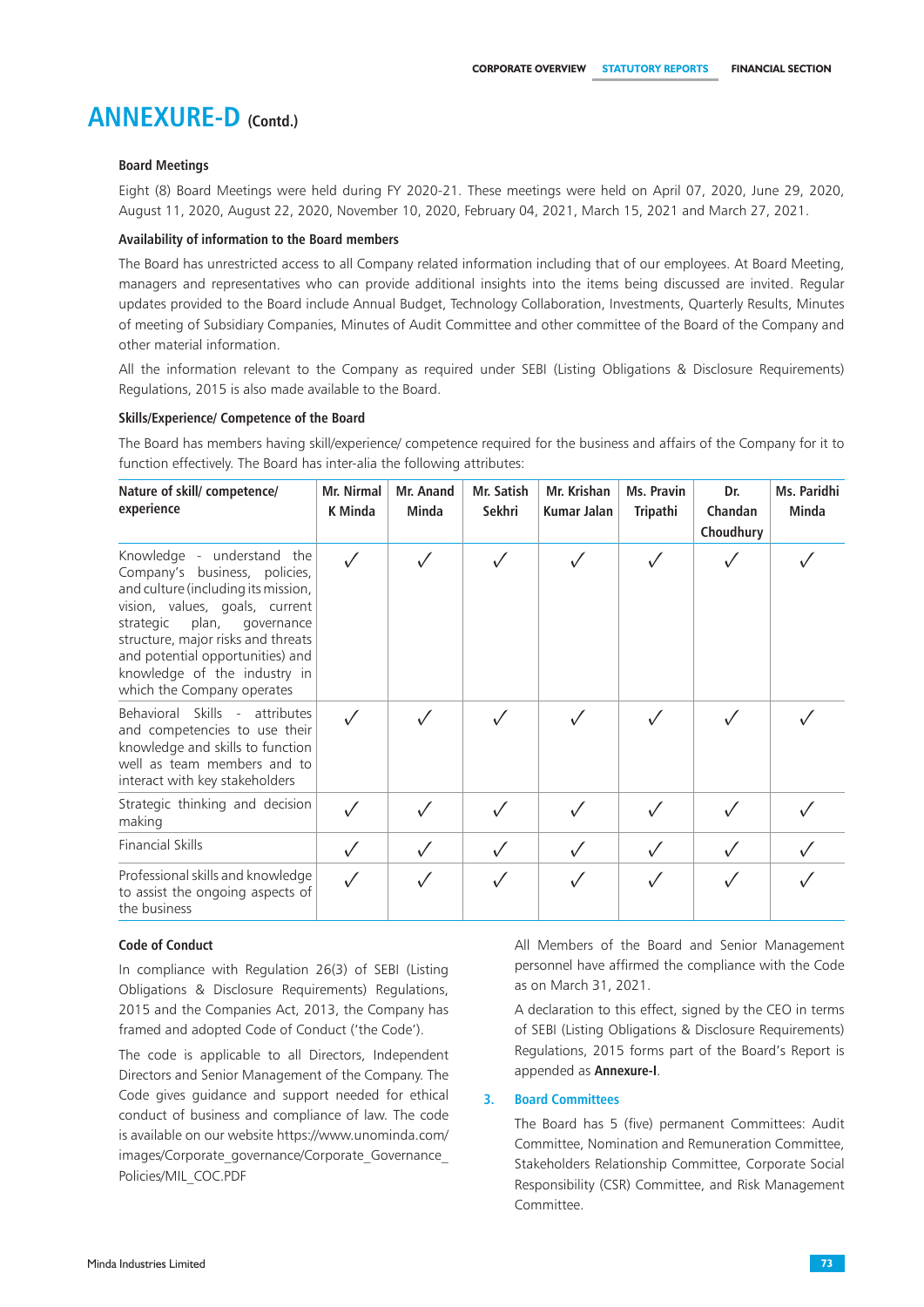

The quorum for meetings is either two or one-third of the total number of members of the committee, whichever is higher.

### **a) Audit Committee**

Audit Committee comprised of three Independent Directors as on March 31, 2021.

The Composition, Category and Attendance of Audit Committee is given below: -

| Name of<br>the member         | Category    | <b>Attendance</b><br>Record<br>(No. of<br>meetings<br>$\text{held} = 6$<br>Meeting(s)<br>attended | Date on<br>which<br>meeting held       |
|-------------------------------|-------------|---------------------------------------------------------------------------------------------------|----------------------------------------|
| Ms. Pravin<br>Tripathi        | Chairperson | 6                                                                                                 | 29/06/2020<br>22/08/2020               |
| Mr. Satish<br>Sekhri          | Member      | 6                                                                                                 | 10/11/2020                             |
| Mr. Krishan<br>Kumar<br>Jalan | Member      | 6                                                                                                 | 04/02/2021<br>15/03/2021<br>27/03/2021 |

The Company Secretary acts as a Secretary of the Committee.

### **Qualified and Independent Audit Committee**

The Company complies with Section 177 of the Companies Act, 2013 as well as requirements under the SEBI (LODR) Regulations, 2015 pertaining to the Audit Committee. Its functioning is as under:

- i) The Audit Committee presently consists of the three Independent Directors.
- ii) All members of the committee are financially literate and having the requisite financial management expertise.
- iii) The Chairperson of the Audit Committee is an Independent Director.
- iv) The Chairperson of the Audit Committee was present at the last Annual General Meeting held on September 19, 2020.

 All the recommendations made by the Audit Committee during the year were accepted by the Board.

### **Powers of the Audit Committee**

- To investigate any activity within its terms of reference.
- To seek information from any employee.
- To obtain outside legal or other professional advice.
- To secure attendance of outsiders with relevant expertise, if it considers necessary.

Role of the Audit Committee inter-alia includes matters specified under section 177(4) of the Companies Act, 2013 and Part-C of Schedule II of SEBI (Listing Obligations and Disclosure Requirements) Regulations, 2015.

### **b) Nomination and Remuneration Committee**

The Nomination and Remuneration Committee comprised of three directors as on March 31, 2021.

The composition, category and attendance of Nomination and Remuneration Committee is given below: -

| Name<br>of the<br>member         | Category    | <b>Attendance</b><br>Record<br>(No. of<br>meetings<br>$held = 3)$<br>Meeting(s)<br>attended | Date on<br>which<br>meeting<br>held |
|----------------------------------|-------------|---------------------------------------------------------------------------------------------|-------------------------------------|
| Ms. Pravin<br>Tripathi           | Chairperson | 3                                                                                           | 29/06/2020<br>28/01/2021            |
| Mr. Satish<br>Sekhri             | Member      | 3                                                                                           | 15/03/2021                          |
| Mr.<br>Krishan<br>Kumar<br>Jalan | Member      | 3                                                                                           |                                     |

The Company Secretary acts as a Secretary of the Committee.

### **Terms of reference**

- To identify persons, who are qualified to become Directors and who may be appointed in senior management in accordance with the criteria laid down and to recommend to the Board their appointment or removal
- To carry out evaluation of every Director's performance.
- To formulate the criteria for determining qualifications, positive attributes and independence of a Director, and recommend to the Board a policy, relating to the remuneration for the Directors, key managerial personnel and other employees.
- To formulate the criteria for evaluation of Independent Directors and the Board
- To devise a policy on Board diversity.
- To recommend / review remuneration of the Managing Director(s), Whole-time Director(s) and their relatives, based on their performance and defined assessment criteria.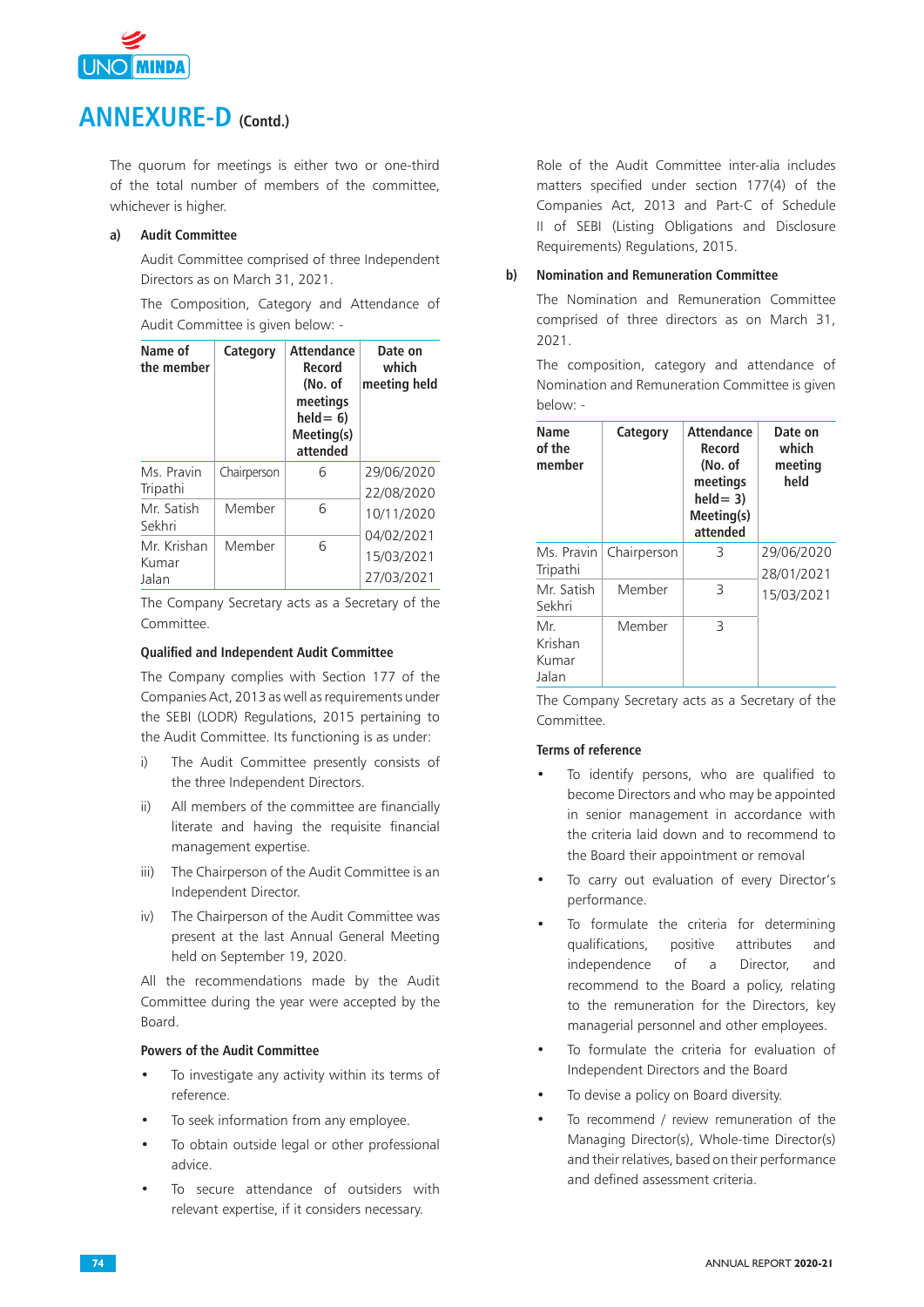- whether to extend or continue the term of appointment of the independent director, on the basis of the report of performance evaluation of independent directors.
- recommend to the board, all remuneration, in whatever form, payable to senior management
- To carry out any other functions as is mandated by the Board from time to time and / or enforced by any statutory notification, amendment or modification, as may be applicable.
- To perform such other functions as may be necessary or appropriate for the performance of its duties.
- Such matters as stated in section 177(4) of the Companies Act, 2013 and SEBI (Listing Obligations and Disclosure Requirements) Regulations, 2015.

## **Performance evaluation criteria for Independent Directors**

 The performance evaluation for independent directors has been carried out in-line with SEBI circular no. SEBI/HO/CFD/CMD/CIR/P/2017/004 dated January 5, 2017. An indicative list of factors on which evaluation was carried out includes participation and contribution by a director, commitment, effective deployment of knowledge and expertise, integrity and maintenance of confidentiality and independence of behaviour and judgement.

### **Remuneration Policy**

The Remuneration policy of our Company is a comprehensive policy which is competitive, in consonance with the industry practices and rewards good performance of the employees of the Company. The policy ensures equality, fairness and consistency in rewarding the employees on the basis of performance against set objectives. The Company has a Remuneration Policy which is uploaded on the website of the Company at https://www.unominda.com/images/Corporate\_ governance/Corporate\_Governance\_Policies/ Nomination--Remuneration-Policy.pdf

### **c) Stakeholders Relationship Committee**

The Stakeholders Relationship Committee comprised of three directors as on March 31, 2021.

The composition, category and attendance of Stakeholders Relationship Committee is given below:-

| Name<br>of the<br>member         | Category | <b>Attendance</b><br>Record<br>(No. of<br>meetings<br>$held = 4$<br>Meeting(s)<br>attended | Date on<br>which<br>meeting<br>held |
|----------------------------------|----------|--------------------------------------------------------------------------------------------|-------------------------------------|
| Mr. Satish<br>Sekhri             | Chairman | 4                                                                                          | 29/06/2020<br>22/08/2020            |
| Mr. Anand<br>Kumar<br>Minda      | Member   | 4                                                                                          | 10/11/2020<br>04/02/2021            |
| Mr.<br>Krishan<br>Kumar<br>Jalan | Member   | 4                                                                                          |                                     |

 The Company Secretary acts as a Secretary of the Committee.

### **Terms of Reference**

- Approve issue of the Company's duplicate share certificates
- Monitor redressal of investors' / shareholders' grievances
- Oversee the performance of the Company's Registrars and Transfer Agents
- Recommend methods to upgrade the standard of services to Investors
- Review of measures taken for effective exercise of voting rights by shareholders.
- Review of the various measures and initiatives taken by the listed entity for reducing the quantum of unclaimed dividends and ensuring timely receipt of dividend warrants/ annual reports/statutory notices by the shareholders of the Company.
- Carry out any other functions as may be referred by the Board from time to time or enforced by any statutory notification / amendment or modification as may be applicable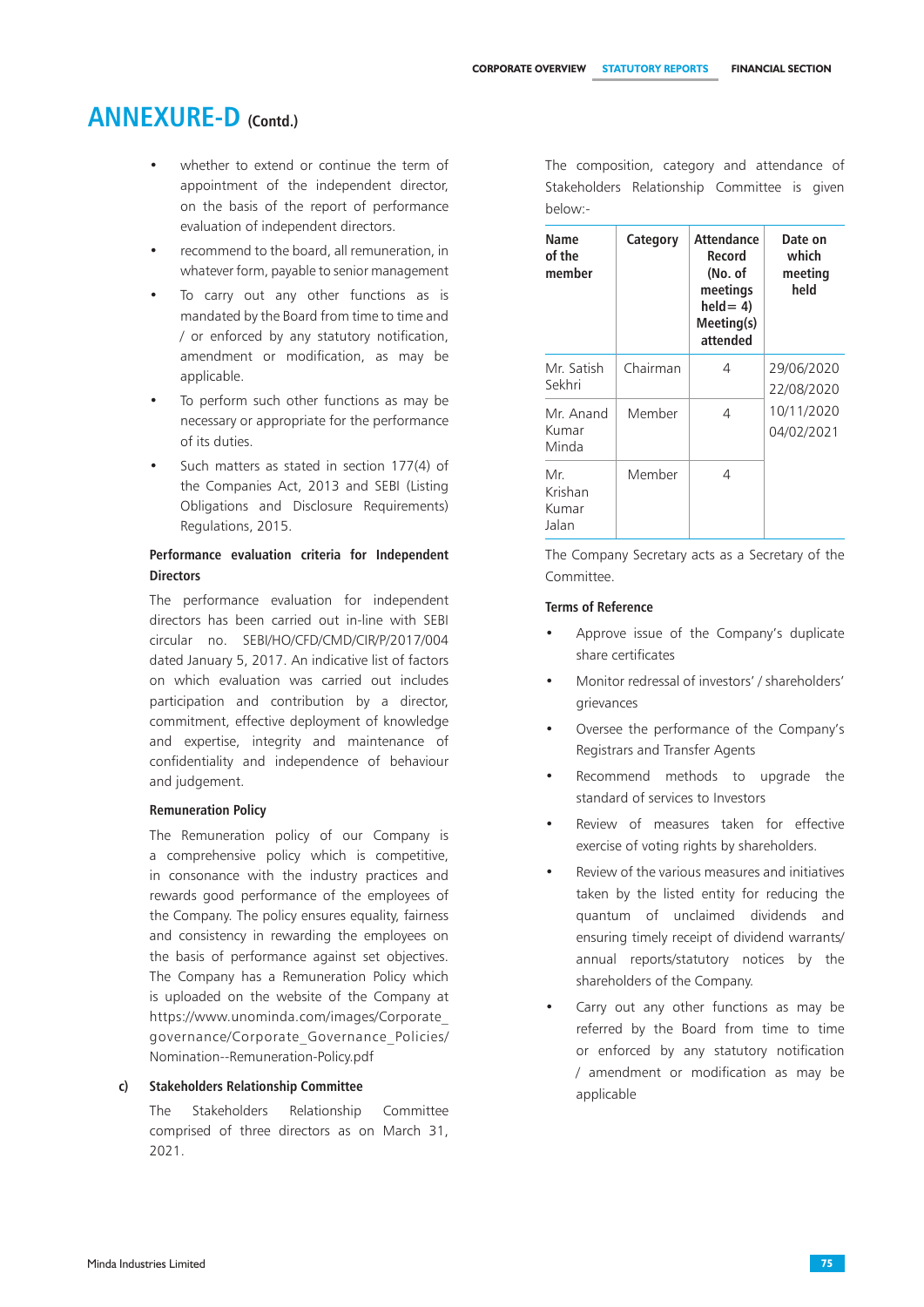

## **Name, Designation and Address of the Compliance Officer**

Mr. Tarun Kumar Srivastava Company Secretary & Compliance Officer Minda Industries Limited B-64/1, Wazirpur Industrial Area, Delhi-110052 E-mail: tksrivastava@mindagroup.com Phone: 011-49373931, 0124-2291604, Fax: 0124-2290676

## **Investor Compliant**

Your Company has 55001 shareholders as on March 31, 2021. The Company and share transfer agent has received 3 complaints during the year. All these complaints were resolved to the satisfaction of shareholders within a period of 15 days from its receipt.

### **d) Corporate Social Responsibility (CSR) Committee**

The Corporate Social Responsibility (CSR) Committee comprised of four directors as on March 31, 2021.

The composition, category and attendance of Corporate Social Responsibility (CSR) Committee is given below: -

| Name of the<br>member            | Category | <b>Attendance</b><br>Record<br>(No. of<br>meetings<br>$held = 2$<br>Meeting(s)<br>attended | Date on<br>which<br>meeting<br>held |
|----------------------------------|----------|--------------------------------------------------------------------------------------------|-------------------------------------|
| Mr. Nirmal K   Chairman<br>Minda |          | 1                                                                                          | 29/06/2020<br>10/11/2020            |
| Mr. Anand<br>Kumar<br>Minda      | Member   | $\mathcal{P}$                                                                              |                                     |
| Mr. Satish<br>Sekhri             | Member   | 2                                                                                          |                                     |
| Mr. Krishan<br>Kumar Jalan       | Member   | $\mathcal{P}$                                                                              |                                     |

The Company Secretary acts as a Secretary of the Committee.

## **Terms of Reference**

The CSR committee is responsible to formulate and recommend to the Board, a Corporate Social Responsibility Policy which shall indicate the activities to be undertaken by the Company including ongoing CSR activities as specified in Schedule VII of Companies Act, 2013, to recommend the amount of expenditure to be incurred on CSR activities including ongoing CSR activities and to monitor the Corporate Social Responsibility Policy of the Company from time-to time.

In view of recent amendment to CSR provisions the Company has revised its CSR policy in line with the amends. The role and responsibilities of the CSR Committee included the roles and responsibilities as per recent amendments.

The CSR Policy of the Company as amended is available on our website at https://www. unominda.com/uploads/Investor/March\_2021/milnew-csr-policy.pdf

The CSR Report, as required under the Companies Act, 2013 for the year ended on March 31, 2021 is appended as **Annexure-B** to the Board's report.

### **e) Risk Management Committee**

The Risk Management Committee comprised of four members as on March 31, 2021.

The composition, category and attendance of Risk Management Committee is given below: -

| Name of the<br>member       | Category | <b>Attendance</b><br>Record<br>(No. of<br>meetings<br>$held = 3$<br>Meeting(s)<br>attended | Date on<br>which<br>meeting<br>held |
|-----------------------------|----------|--------------------------------------------------------------------------------------------|-------------------------------------|
| Mr. Satish<br>Sekhri        | Chairman | 3                                                                                          | 25/09/2020<br>25/12/2020            |
| Mr. Anand<br>Kumar<br>Minda | Member   | 3                                                                                          | 25/03/2021                          |
| Mr. Sunil<br>Bohra          | Member   | 3                                                                                          |                                     |
| Dr. Chandan<br>Chowdhury    | Member   | 3                                                                                          |                                     |

The Company Secretary acts as a Secretary of the Committee.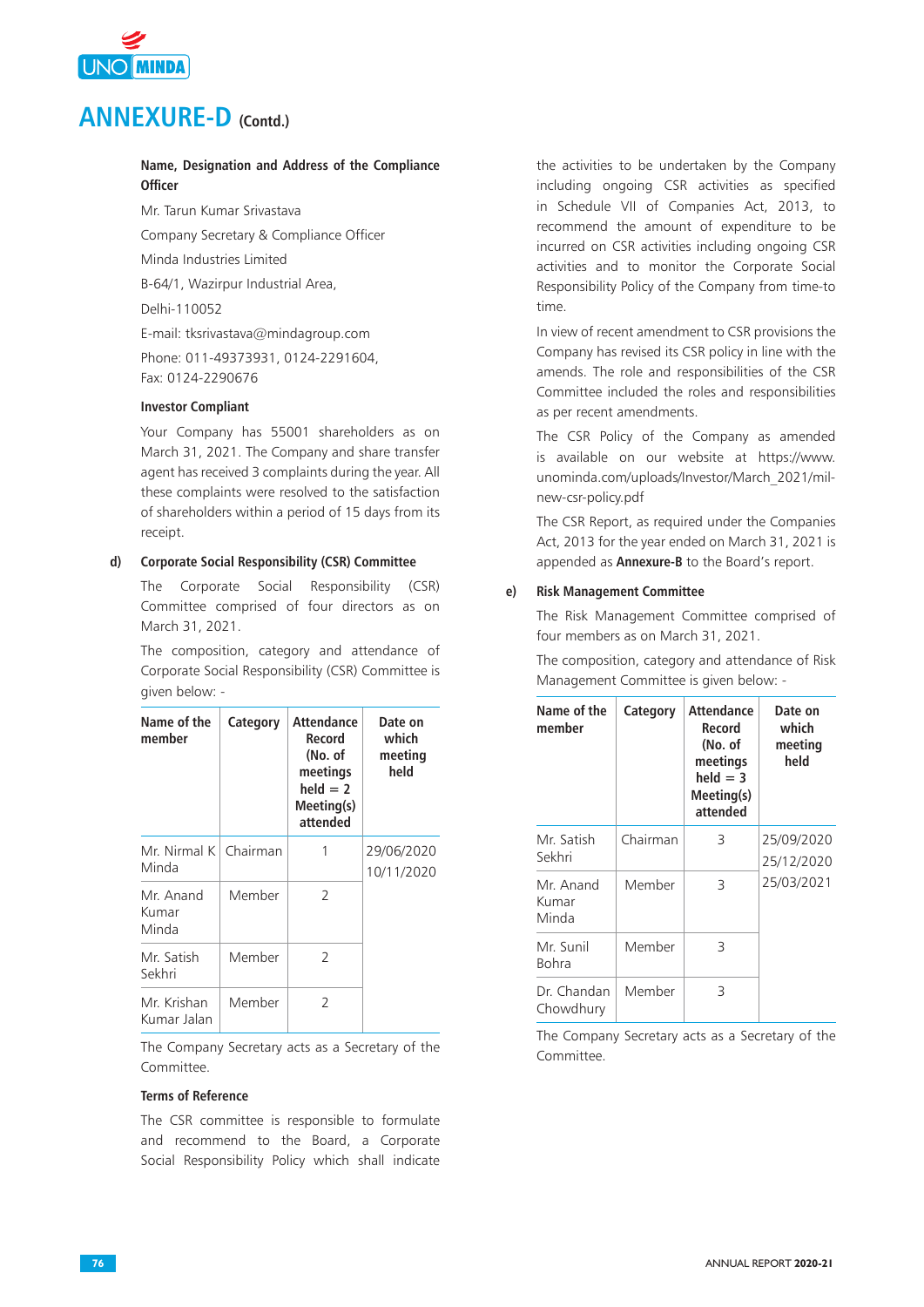## **Terms of Reference**

- Review of implementation of Risk Management Policy and Framework;
- Other functions as may be specified under Companies Act, 2013 and SEBI Listing Regulations; and
- Such other activities as may be specified by the Board from time to time.

### **4. General Body Meeting**

Venue and Time of last three Annual General Meetings (AGM)

| Year                                | Date of<br><b>Meeting</b> | Time          | <b>Venue</b>                                                    |
|-------------------------------------|---------------------------|---------------|-----------------------------------------------------------------|
| 26 <sup>th</sup> AGM.<br>2017-18    | 08-08-2018                | 3.30<br>p.m.  | PHD House,<br>Opposite Asian<br>Games Village,<br>New Delhi     |
| $27th$ AGM.<br>2018-19              | 06-08-2019                | 3.30<br>p.m.  | PHD House,<br>Opposite Asian<br>Games Village,<br>New Delhi     |
| 28 <sup>th</sup><br>AGM.<br>2019-20 | 19-09-2020                | 11.00<br>a.m. | Video Conference<br>(VC)/Other<br>Audio Visual<br>Means (OAVM). |

 The summary of the Special Resolutions passed at the previous 3 Annual General Meetings are reported below: -

### **28th Annual General Meeting**

| S.<br>No.    | <b>Subject Matter of the Special Resolution</b>              |
|--------------|--------------------------------------------------------------|
| $\mathbf{1}$ | In the 28 <sup>th</sup> Annual General Meeting, there was no |

Special Resolution in the AGM Notice.

### **27th Annual General Meeting**

| S.<br>No. | <b>Subject Matter of the Special Resolution</b>                                                       |
|-----------|-------------------------------------------------------------------------------------------------------|
|           | In the 27 <sup>th</sup> Annual General Meeting, there was no<br>Special Resolution in the AGM Notice. |
|           |                                                                                                       |

### **26th Annual General Meeting**

| S.<br>No. | <b>Subject Matter of the Special Resolution</b>                    |
|-----------|--------------------------------------------------------------------|
|           | Re-appointment of Mr. Alok Dutta, as an<br>Independent Director    |
|           | Re-appointment of Mr. Satish Sekhri, as an<br>Independent Director |

### **Postal Ballot**

During the financial year, one Postal Ballot was conducted, the details of which is as under:-

| Date of Postal Ballot  | March 31, 2020                   |
|------------------------|----------------------------------|
| <b>Notice</b>          |                                  |
| Voting period          | May 21, 2020 to<br>June 19, 2020 |
| Date of Declaration of | : June 20, 2020                  |
| Results                |                                  |

Special Resolution under Sections 23, 42, 62(1)(c) and other applicable provisions, if any, of the Companies Act, 2013, and the rules framed thereunder, including any amendment thereto or statutory modification(s) or re-enactment(s) thereof for the time being in force ("the Companies Act, 2013"), the provisions of the Securities and Exchange Board of India (Issue of Capital and Disclosure Requirements) Regulations, 2018, as amended from time to time ("SEBI ICDR Regulations"), the consent of members for raising of funds up to  $\bar{z}$  700 Crores through issue of securities.

| Category                | Mode of<br>Voting | No. of shares<br>held | No of Votes<br><b>Polled</b> | % of Votes<br>Polled on<br>Outstanding<br><b>Shares</b> | No. of Votes<br>in Favour | No. of<br><b>Votes</b><br>Against | % of votes<br>in favour on<br><b>Votes Polled</b> | % of votes<br>against<br>on Votes<br><b>Polled</b> |
|-------------------------|-------------------|-----------------------|------------------------------|---------------------------------------------------------|---------------------------|-----------------------------------|---------------------------------------------------|----------------------------------------------------|
|                         |                   | (1)                   |                              | $(3) = (2)$<br>$(1)$ <sup>*</sup> 100                   | (4)                       | (5)                               | $(6) = (4)$<br>$(2)$ *100                         | $(7) = (5)$<br>$(2)$ <sup>*</sup> 100              |
| Promoters               | E-voting          | 18,56,28,317          | 18,56,28,317                 | 100.0000                                                | 18,56,28,317              | $\overline{0}$                    | 100.0000                                          | 0.0000                                             |
| and                     | Poll              |                       | <b>NA</b>                    | <b>NA</b>                                               | <b>NA</b>                 | <b>NA</b>                         | ΝA                                                | <b>NA</b>                                          |
| Promoter<br>Group       | Postal Ballot     |                       | <b>NA</b>                    | <b>NA</b>                                               | <b>NA</b>                 | <b>NA</b>                         | <b>NA</b>                                         | <b>NA</b>                                          |
|                         | <b>Total</b>      |                       | 18,56,28,317                 | 100,0000                                                | 18,56,28,317              | 0                                 | 100.0000                                          | 0.0000                                             |
| Public-<br>Institutions | E-voting          |                       | 4, 11, 78, 298               | 89.4418                                                 | 4, 11, 78, 298            | $\Omega$                          | 100.0000                                          | 0.0000                                             |
|                         | Poll              | 4,60,39,235           | <b>NA</b>                    | <b>NA</b>                                               | <b>NA</b>                 | <b>NA</b>                         | ΝA                                                | <b>NA</b>                                          |
|                         | Postal Ballot     |                       | <b>NA</b>                    | <b>NA</b>                                               | <b>NA</b>                 | <b>NA</b>                         | <b>NA</b>                                         | <b>NA</b>                                          |
|                         | <b>Total</b>      |                       | 4,11,78,298                  | 89.4418                                                 | 4,11,78,298               | $\mathbf 0$                       | 100.0000                                          | 0.0000                                             |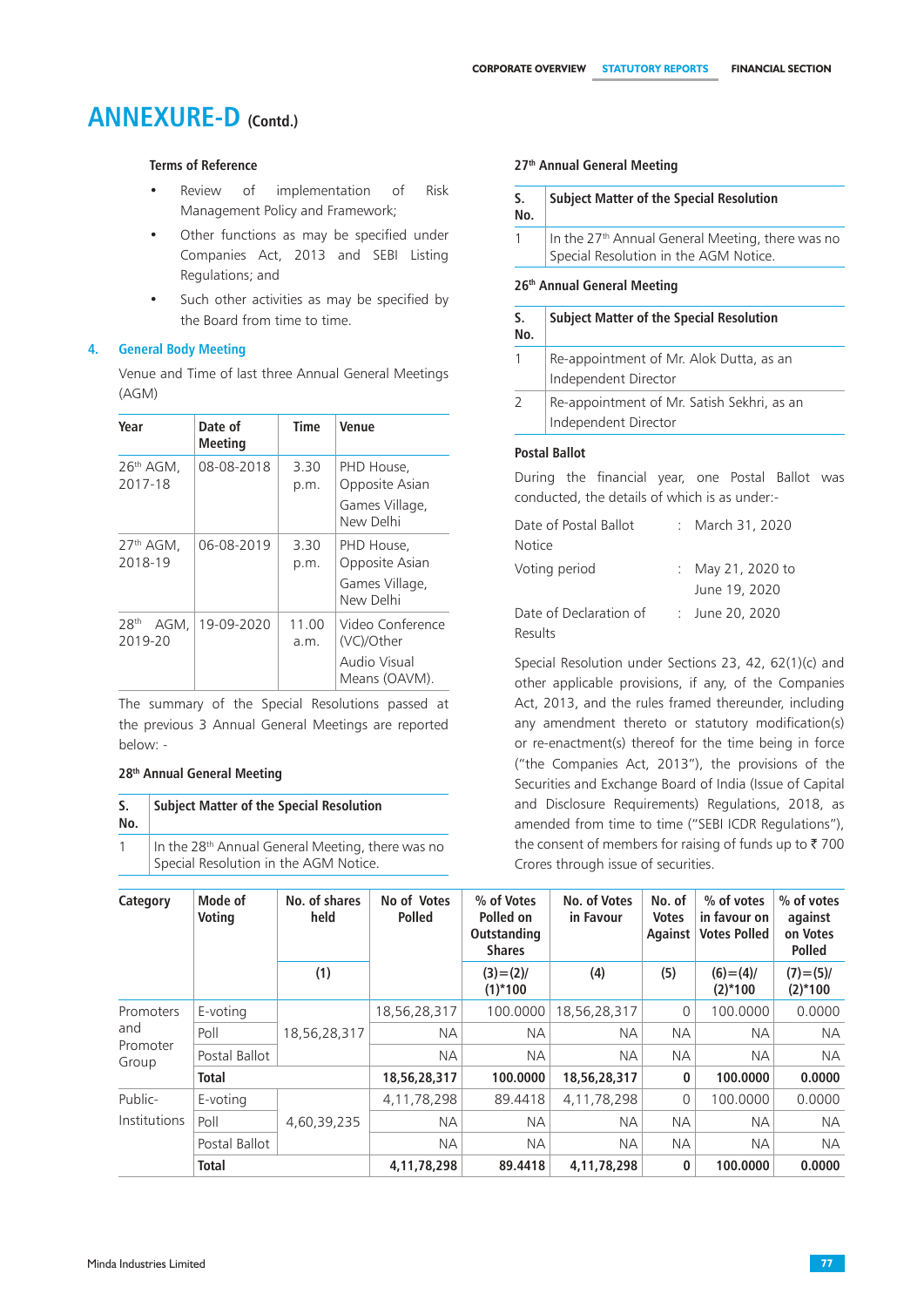

| Category     | Mode of<br>Voting | No. of shares<br>held | No of Votes<br><b>Polled</b> | % of Votes<br>Polled on<br><b>Outstanding</b><br><b>Shares</b> | No. of Votes<br>in Favour | No. of<br><b>Votes</b><br>Against | % of votes<br>in favour on<br><b>Votes Polled</b> | % of votes<br>against<br>on Votes<br><b>Polled</b> |
|--------------|-------------------|-----------------------|------------------------------|----------------------------------------------------------------|---------------------------|-----------------------------------|---------------------------------------------------|----------------------------------------------------|
|              |                   | (1)                   |                              | $(3)=(2)/$<br>$(1)$ <sup>*</sup> 100                           | (4)                       | (5)                               | $(6)=(4)/$<br>$(2)$ <sup>*</sup> 100              | $(7) = (5)$<br>$(2)$ <sup>*</sup> 100              |
| Public-Non   | E-voting          | 3,05,49,413           | 80,44,815                    | 26.3338                                                        | 80,43,640                 | 1,175                             | 99.9854                                           | 0.01461                                            |
| Institutions | Poll              |                       | <b>NA</b>                    | <b>NA</b>                                                      | <b>NA</b>                 | <b>NA</b>                         | <b>NA</b>                                         | <b>NA</b>                                          |
|              | Postal Ballot     |                       | <b>NA</b>                    | <b>NA</b>                                                      | <b>NA</b>                 | <b>NA</b>                         | <b>NA</b>                                         | <b>NA</b>                                          |
|              | <b>Total</b>      |                       | 80,44,815                    | 26.3338                                                        | 80,43,640                 | 1.175                             | 99.9854                                           | 0.0146                                             |
| <b>Total</b> |                   | 26,22,16,965          | 23,48,51,430                 | 89.5638                                                        | 23,48,50,255              | 1,175                             | 99.9995                                           | 0.0005                                             |

The Company successfully completed the process of obtaining approval of its shareholders for the resolutions on the items detailed above through the aforesaid Postal Ballot.

Mr. Devesh Kumar Vasisht, Practising Company Secretary and Partner M/s. Sanjay Grover & Associates, Company Secretaries, was appointed as the Scrutiniser for carrying out the Postal Ballot process in a fair and transparent manner.

### **Procedure for Postal Ballot**

In compliance with Sections 108 and 110 and other applicable provisions of the Companies Act, 2013, read with Rule 20 and Rule 22 of the Companies (Management and Administration) Rules, 2014 read with General Circular No. 14/ 2020 dated April 8, 2020 and the General Circular No. 17/ 2020 dated April 13, 2020, in relation to "Clarification on passing of ordinary and special resolutions by companies under the Companies Act, 2013 and the rules made thereunder on account of the threat posed by Covid-19 pandemic, issued by the Ministry of Corporate Affairs, Government of India , the Postal Ballot Notice was sent by email to all the members, whose names appear on the Register of Members, List of Beneficial Owners as received from National Securities Depository Limited ('NSDL') and Central Depository Services (India) Limited ('CDSL') as on May 8, 2020 (the 'cut-off date') and who have registered their email addresses in respect of electronic holdings with the depository through the concerned depository participants and in respect of physical holdings with the Company's Registrar and Share Transfer Agent, Link Intime India Private Limited ("RTA").

Due to non-availability of postal and courier services, on account of the threat posed by COVID-19 pandemic situation, and in terms of the MCA Circulars No. 14/ 2020 dated April 8, 2020 and Circular No. 17/ 2020 dated April 13, 2020, the Company sent this Postal Ballot Notice in electronic form only. The hard copy of this Postal Ballot Notice along with postal ballot form

and pre-paid business envelope was not be sent to the members for the postal ballot in accordance with the requirements specified under the MCA Circulars. Accordingly, the communication of the assent or dissent of the members was obtained through the remote e-voting system only.

### **5. Holding/ Subsidiary Companies**

In terms of clause (c) of sub-regulation (1) of Regulation 16 of Listing Regulations 'material subsidiary' means a subsidiary, whose income or net worth exceeds ten percent of the consolidated income or net worth respectively, of the listed entity and its subsidiaries in the immediately preceding accounting year.

In compliance with the said regulation, the Company has a policy on Determining Material Subsidiary, which has been approved by the Board and the same has been displayed on the Company's website at https://www. unominda.com/investor/corporate-governance.

As on March 31, 2021, there were two materials unlisted subsidiary of the Company i.e. Mindarika Private Limited and Minda Kosei Aluminum Wheel Private Limited.

The management of subsidiary companies is carried out by their separate Board of Directors who are empowered to exercise all the duties and rights for efficient monitoring and management of the companies.

The Company oversees and monitors the performance of subsidiary companies.

### **6. Disclosures**

### **i) Related party Transactions**

 Related party transactions entered during the financial year were in the ordinary course of business and were on an arm's length basis. There were no materially significant related party transactions made by the Company with Promoters, Directors, Key Managerial Personnel or other designated persons which may have a potential conflict with the interest of the Company at large.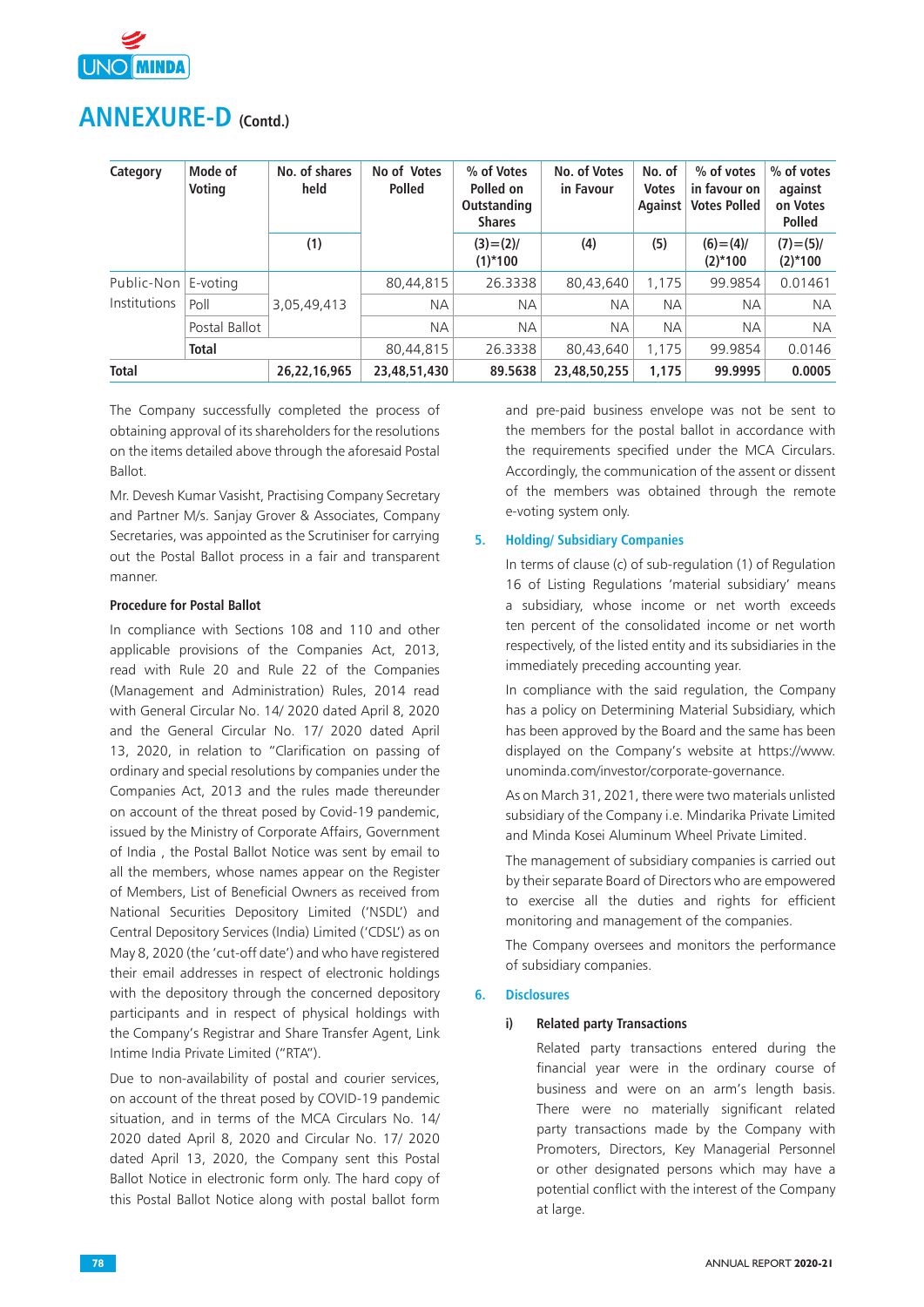All Related Party Transactions were placed before the Audit Committee as also the Board for approval. Prior omnibus approval of the Audit Committee obtained for the transactions which were of a foreseen and repetitive nature.

 A Statement giving details of all related party transactions placed before the Audit Committee and the Board of Directors for their approval on a quarterly basis.

 The Policy on Related Party Transactions as approved by the Board can be accessed on the Company's website at https://www.unominda. com/ investor/corporate-governance

### **ii) Disclosure of Accounting Treatment**

The financial statements have been prepared on the accrual basis of accounting in accordance with the Generally Accepted Accounting Principles (GAAP) in India. Indian GAAP comprises mandatory accounting standards as specified under the section 133 of the Companies Act, 2013 read with Rule 7 of Companies (Accounts) Rules, 2014.

### **iii) Risk Management**

The Management of the Company regularly reviews the risk management strategy of the Company to ensure the effectiveness of risk management policies and procedures.

### **iv) Remuneration of Directors.**

Disclosure of Director's Interest in transactions with the Company.

None of the Non-Executive Director had any pecuniary relationship or transaction with the Company. However, some commercial transactions have taken place where Company's directors hold directorship. Such transactions have taken place in the Ordinary Course of Business and on an Arm's Length basis and have been disclosed to the Board of Directors in accordance with the provisions of the Companies Act, 2013 and have been entered in the register of contracts and approved by the Board in accordance with the Section 189 of the Companies Act, 2013.

Remuneration paid to the Managing Director and Whole Time Director during FY 2020-21

|                              |                               |            |                                                                         |                                                  | $(5 \infty)$ |
|------------------------------|-------------------------------|------------|-------------------------------------------------------------------------|--------------------------------------------------|--------------|
| Name of the Director         | Salary &<br><b>Allowances</b> | Commission | <b>Rent Free</b><br><b>Accommodation &amp;</b><br><b>Other Expenses</b> | <b>Contribution</b><br>to Provident<br>Fund etc. | <b>Total</b> |
| Mr. Nirmal K. Minda          | $1.76*$                       | 4.50       | 1.34                                                                    | 0.13                                             | 7.73         |
| Chairman & Managing Director |                               |            |                                                                         |                                                  |              |
| Ms. Paridhi Minda            | 0.50                          | <b>NA</b>  | Nil                                                                     | 0.03                                             | 0.53         |
| Whole Time Director          |                               |            |                                                                         |                                                  |              |

\*Includes  $\bar{\tau}$  0.65 Crore received from Mindarika Pvt. Ltd. where he is MD also.

### **Details of fixed component and performance linked incentives, along with the performance criteria:**

Salary and Allowances are fixed component payable to Managing Director and Whole-time Director as per terms approved by the Board and Shareholders. Only Managing Director is eligible to receive commission upto 3 percent of the net profit computed in accordance with Section 198 of the Companies Act, 2013.

#### **Remuneration policy for Non-Executive Directors**

The Non-Executive Independent Directors are paid remuneration by way of sitting fees. No stock options were issued to the Non-Executive Independent Directors during the year.

The sitting fees to Non-Executive Independent director(s) amounting to  $\bar{\tau}$  29.35 Lakhs pertaining to FY 2020-21 is detailed below:

Mr. Satish Sekhri - ₹ 8.65 Lakhs, Ms. Pravin Tripathi-₹ 7.60 Lakhs, Mr. Krishan Kumar Jalan - ₹ 8.80 Lakhs and Dr. Chandan Chowdhury -  $\bar{\tau}$  4.30 Lakhs. Mr. Anand Minda, Non-Executive Director has waived off his sitting fee.

### **Criteria of making payment to Non-Executive Directors**

Non-Executive Directors may be paid sitting fees for attending the Meetings of the Board and of Committees of which they may be members. They are eligible for commission within regulatory limits, as recommended by the Nomination & Remuneration Committee and approved by the Board. The remuneration payable shall be inclusive of any remuneration payable for services rendered in any other capacity, unless the services rendered are of a professional nature and the Nomination & Remuneration Committee is of the opinion that the Director possesses requisite qualification for the practice of the profession.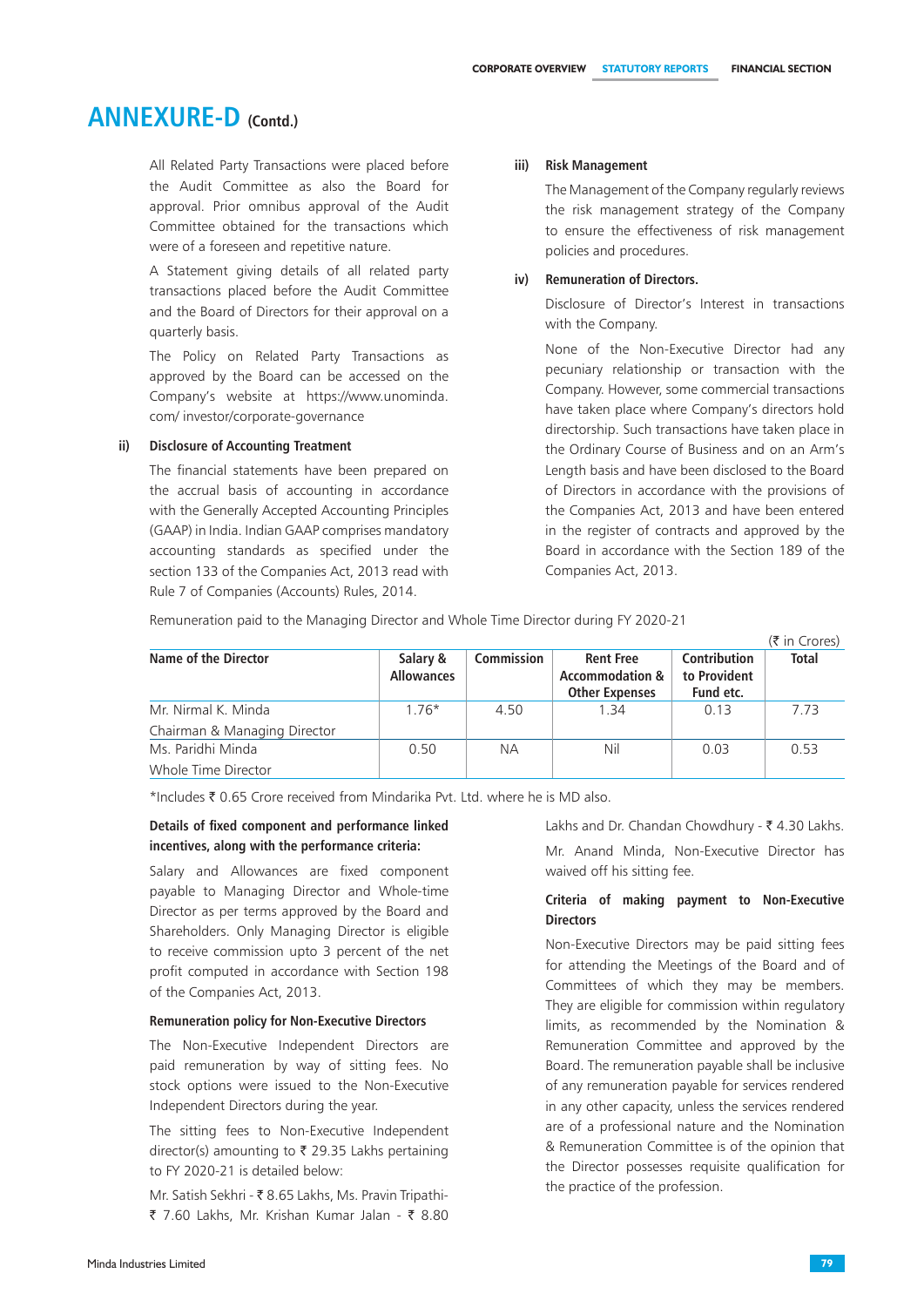

### **Tenure, Notice Period and severance fee**

The tenure of office of the Chairman & Managing Director, Whole-time Director is for five years and of Deputy Managing Director is for three years from the date of appointment and can be terminated by either party by giving three months notice in writing. There is no separate provision of severance fee.

Shareholding of Non-Executive Director

| Name of the Director    | No. of Shares held<br>as at March 31,<br>2021 |
|-------------------------|-----------------------------------------------|
| Mr. Anand Kumar Minda   | 41500                                         |
| Mr. Satish Sekhri       | 2177                                          |
| Mr. Krishan Kumar Jalan | NIL                                           |
| Dr. Chandan Chowdhury   | NIL                                           |
| Ms. Pravin Tripathi     | NII                                           |

**v) Details of non-compliances by the Company, penalties, and strictures imposed on the Company by Stock Exchanges or SEBI, or any other statutory authority on any matter related to capital markets, during the last three years:**

 There has been no instance of penalties or strictures imposed on the Company by Stock Exchanges or SEBI, or any other statutory authority.

## **vi) Insider Trading Code in terms of SEBI (Insider Trading) Regulations, 2015**

The Company has adopted an Insider Trading Policy to regulate, monitor and to report the trading by insiders under the SEBI (Prohibition of Insider Trading) Regulations, 2015.

 This policy also includes practices and procedures for fair disclosure of Unpublished Price Sensitive Information, initial and continual disclosure.

The code lays down guidelines, which covers procedures to be followed and disclosures to be made while dealing with shares of the Company and cautioning on consequences of noncompliances. The copy of the same is available on the website of the Company website www. unominda.com.

### **vii) Vigil Mechanism and Whistle Blower Policy**

The Company has adopted a Whistle Blower policy and has established the necessary vigil mechanism as defined under Regulation 22 of SEBI (Listing Obligations and Disclosure Requirements)

Regulations 2015. No person has been denied access to the Chairman of Audit Committee. The whistle Blower Policy can be accessed on Company's website https://www.unominda.com/ investor/corporate-governance

## **viii) Commodity price risk or foreign exchange risk and hedging activities:**

The Company has managed the foreign exchange risk and the transactions have been hedged to the extent considered necessary. The details of foreign currency exposure are disclosed in Note No. 50 to the Standalone Financial Statements.

## **Ix) Disclosures in relation to the Sexual Harassment of Women at workplace:**

- a) No. of Complaints filed during the financial year : 1
- b) No. of Complaints disposed of : 1 during the financial year
- c) No. of Complaints pending as at : 0 the end of the financial year

## **x) Details of familiarisation programs imparted to the Independent Directors:**

 The details of familiarisation programs imparted to the Independent Directors are available at www. unominda.com/investor/corporate-governance

## **xi) Certificate from Company Secretary in Practice certifying that none of the Directors are debarred or disqualified as Directors**

None of the directors on the Board of the Company have been from being appointed or continuing as directors of companies by the Board/Ministry of Corporate Affairs or any such statutory authority. A certificate from a Company Secretary in practice has been attached herewith as **Annexure- J**.

**ix) Details of compliance with mandatory requirements** The Company has complied with all the mandatory requirements of SEBI (Listing Obligation and Disclosure Requirements) Regulations, 2015.

## **x) Details of compliance with Non-mandatory requirements**

 The status of compliance with the non-mandatory requirements of the Listing Regulations is provided below: -

### **Modified opinion(s) in Audit report:**

During the year under review, there was no audit qualification on your Company's financial statements.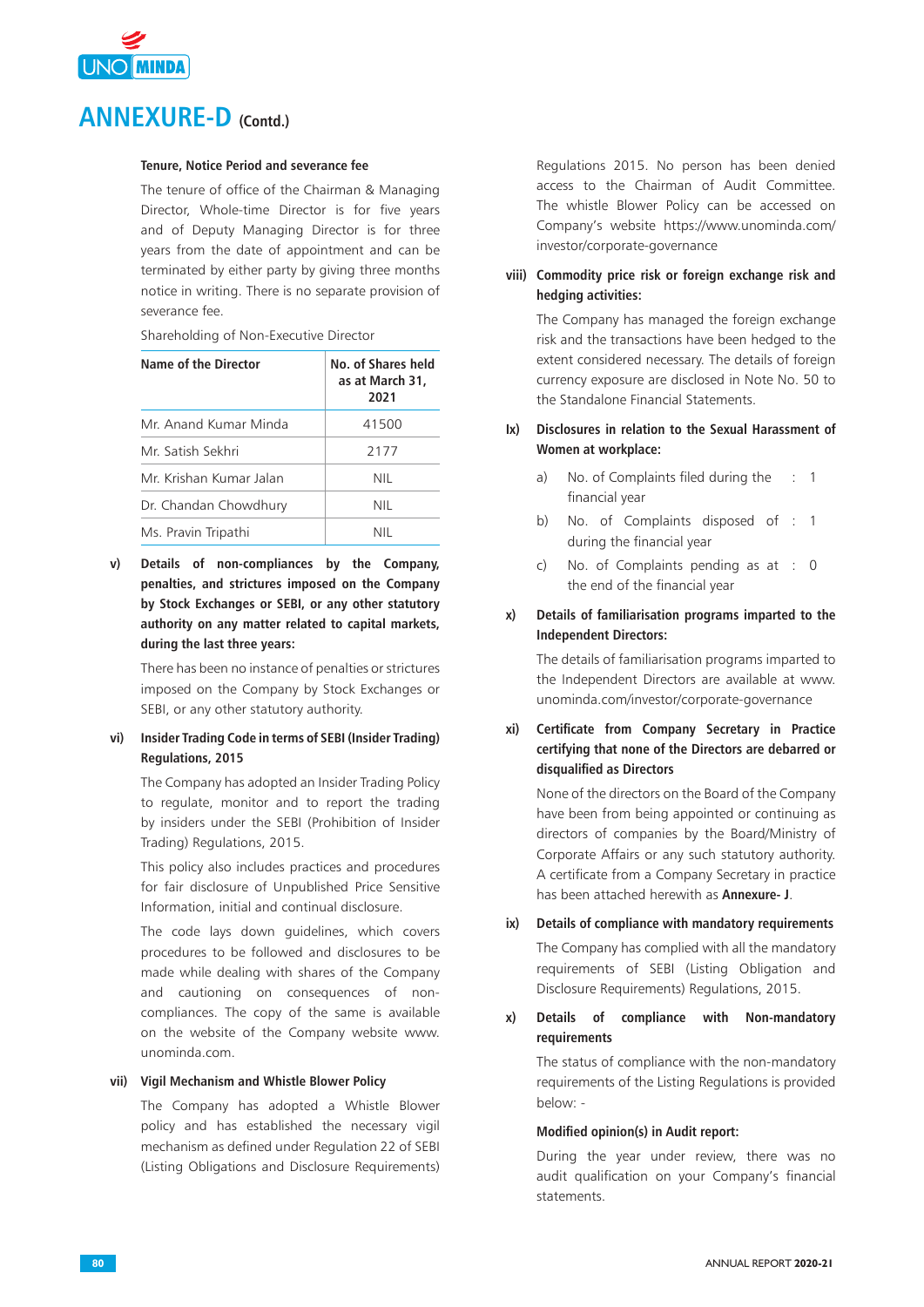### **Reporting of Internal Auditor:**

In accordance with the provisions of Section 138 of the Companies Act, 2013, the Company has appointed an Internal Auditor who reports to the Audit Committee.

 Internal audit reports are submitted to the Audit Committee which reviews the audit reports and suggests necessary action.

### **7. CEO / CFO Certification**

Chairman & Managing Director (CEO) and Chief Financial Officer (CFO) in terms of SEBI (Listing and Disclosure Requirements) Regulations, 2015, have furnished the requisite certificate to the Board of Directors. The copy of the same is appended as **Annexure - K**.

#### **8. Means of Communication**

### **Quarterly Results**

The Company's quarterly results are published in Economic Times, Navbharat Times, Financial Express and Jansatta and are displayed on its website www. unominda.com

#### **News Release and Presentations**

Official news releases are sent to stock exchanges and simultaneously displayed on Company's website i.e. www.unominda.com

#### **Presentations to Investors / Analysts**

The presentations on the Company's unaudited quarterly as well as audited annual financial results are made to the investors and financial analysts and simultaneously uploaded on the Company's website www.unominda.com.

#### **Website**

The Company's website www.unominda.com contains a separate dedicated section "Investor Relations" which enables stakeholders to be informed and allows them to access information at their convenience. Up-to-date financial results, annual reports, shareholding patterns, official news releases, Notices and other general information about the Company.

### **Annual Report**

The Annual Report containing Standalone Audited Financial Statement, Consolidated Financial Statements, Directors' Report, Auditors' Report and other important information is circulated to members. The Management's Discussion and Analysis Report forms part of the Annual report.

## **9. Detail of Compliance with the Corporate Governance Requirements specified in Regulations 17 to 27 and Clause (b) to (i) of Sub-Regulation (2) of Regulation 46 of SEBI (Listing Obligations and Disclosure requirements) Regulations 2015.**

The Company has complied all the regulations mentioned above and also received a Compliance certificate forming a part of the Corporate Governance report from practicing Company Secretary regarding the compliance of conditions of Corporate Governance.

### **10. General Shareholders Information**

#### **Annual General Meeting**

| i)<br>Date |  | August 12, 2021 |  |  |
|------------|--|-----------------|--|--|
|------------|--|-----------------|--|--|

- Time : 10.30 a.m.
- Venue : Via Video Conference (VC)/Other Audio Visual Means (OAVM).
- ii) Financial Year April 01, 2020 to March 31, 2021

 **For the year ended on 31.03.2021, the results were announced on**

| For quarter ending             | Date              |
|--------------------------------|-------------------|
| June 30, 2020*                 | August 22, 2020   |
| September 30, 2020             | November 10, 2020 |
| December 31, 2020              | February 04, 2021 |
| March 31, 2021<br>(Audited) ** | June 13, 2021     |

\*SEBI vide its Circular dated July 29, 2020 had extended the timeline for submission of financial results by listed entities for the quarter ended June 30, 2020 to September 15, 2020 due to the impact of COVID-19 pandemic.

\*\*SEBI vide its Circular dated April 29, 2021 had extended the timeline for submission of financial results by listed entities for the quarter ended March 31, 2021 to June 30, 2021 due to the impact of COVID-19 pandemic.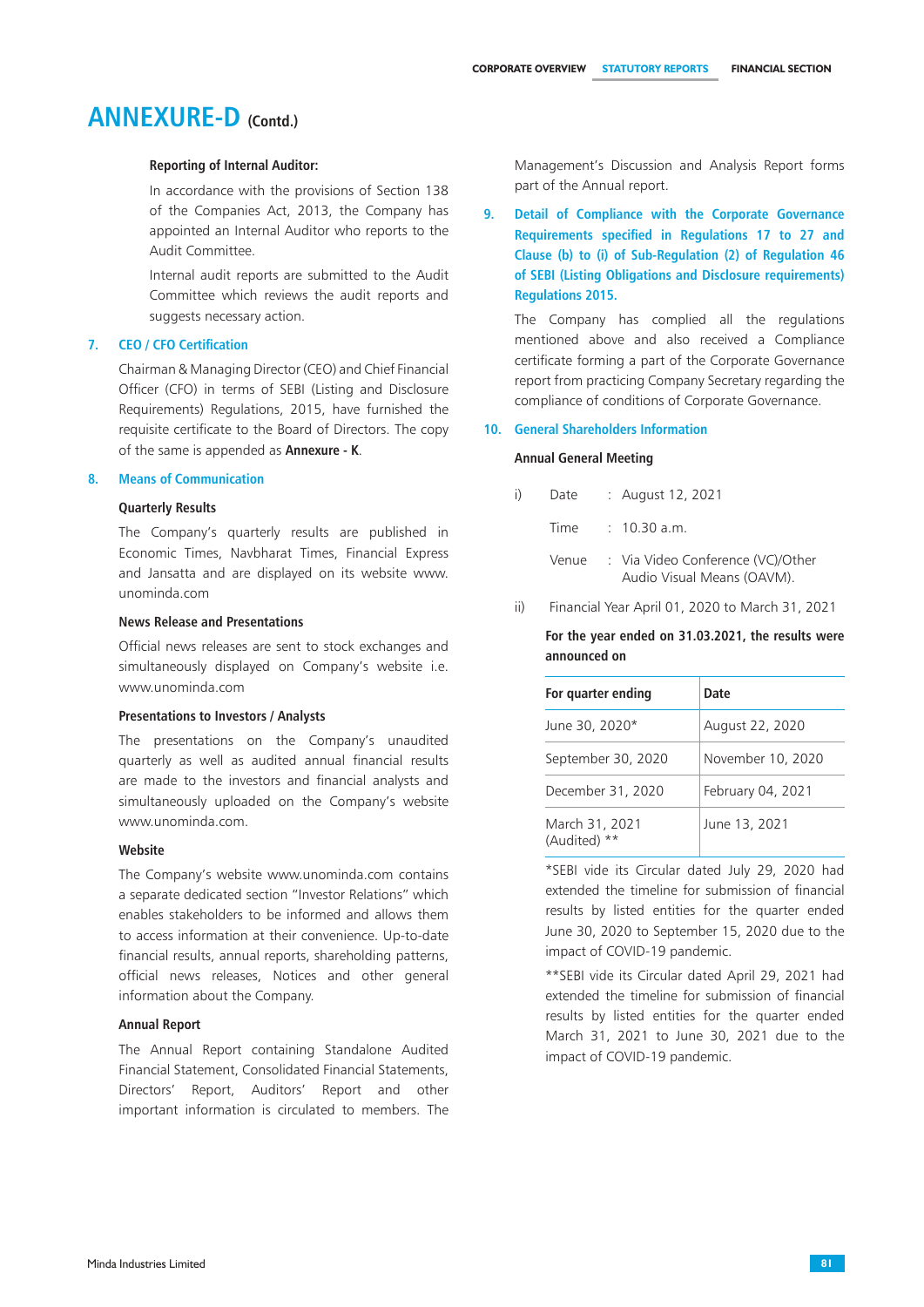

 **For the year ended on March 31, 2022, the results will be announced on following tentative dates** 

| For quarter ending       | On or before      |
|--------------------------|-------------------|
| June 30, 2021            | August 14, 2021   |
| September 30, 2021       | November 14, 2021 |
| December 31, 2021        | February 14, 2022 |
| March 31, 2022 (Audited) | May 30, 2022      |

- iii) Date of Book closure: August 06, 2021 to August 12, 2021 (both days inclusive).
- iv) Dividend payment date: Expected on or before September 10, 2021.

v) Listing on Stock Exchanges

The Company's shares are listed at the following stock exchanges:

|     | National Stock Exchange of   BSE Limited<br>India Limited |                                  |  |  |
|-----|-----------------------------------------------------------|----------------------------------|--|--|
|     | Listing Deptt., Exchange<br>Plaza.                        | Regd. Office: Floor<br>- 25.     |  |  |
|     | Bandra Kurla Complex,<br>Bandra (E),                      | Phiroze Jeejeebhoy<br>Towers,    |  |  |
|     | Mumbai - 400 051                                          | Dalal Street,<br>Mumbai-400 001. |  |  |
| vi) | Stock Code                                                |                                  |  |  |
|     | <b>BSF</b> Limited                                        | : 532539                         |  |  |
|     | National Stock Exchange of<br>India Limited               | : MINDAIND                       |  |  |

vii) Stock Prices during FY 2020-21

The performance of the Company's scrip on BSE and NSE as compared to the SENSEX and NIFTY during FY 2020-21 are as under: -

| Month(s)         |          | <b>SENSEX</b> | <b>MIL share price on BSE</b><br>(Amount in $\bar{z}$ ) |        |  |
|------------------|----------|---------------|---------------------------------------------------------|--------|--|
|                  | High     | Low           | High                                                    | Low    |  |
| Apr 2020         | 12760.95 | 10498.79      | 305.00                                                  | 221.60 |  |
| May 2020         | 12432.27 | 11483.74      | 295.40                                                  | 238.70 |  |
| Jun 2020         | 13790.81 | 12493.50      | 299.00                                                  | 266.00 |  |
| <b>July 2020</b> | 14571.36 | 13431.20      | 318.40                                                  | 268.50 |  |
| Aug 2020         | 15480.45 | 14174.24      | 374.20                                                  | 278.00 |  |
| Sep 2020         | 15324.79 | 14200.86      | 374.50                                                  | 302.20 |  |
| Oct 2020         | 15606.91 | 14972.47      | 353.45                                                  | 311.55 |  |
| Nov 2020         | 17134.36 | 15125.40      | 396.60                                                  | 317.75 |  |
| Dec 2020         | 18343.95 | 17028.60      | 412.80                                                  | 365.05 |  |
| Jan 2021         | 19345.29 | 17927.75      | 528.00                                                  | 387.55 |  |
| Feb 2021         | 20230.60 | 17977.70      | 612.35                                                  | 445.45 |  |
| Mar 2021         | 20390.36 | 19009.22      | 591.80                                                  | 517.00 |  |

| Month(s)         |          | <b>SENSEX</b> | <b>MIL share price on NSE</b><br>(Amount in $\bar{z}$ ) |        |  |
|------------------|----------|---------------|---------------------------------------------------------|--------|--|
|                  | High     | Low           | High                                                    | Low    |  |
| Apr 2020         | 5926.50  | 4511.10       | 304.90                                                  | 221.00 |  |
| May 2020         | 6246.95  | 5351.20       | 295.25                                                  | 238.50 |  |
| Jun 2020         | 6935.75  | 6074.15       | 299.25                                                  | 265.50 |  |
| <b>July 2020</b> | 7464.15  | 6702.50       | 318.80                                                  | 268.10 |  |
| Aug 2020         | 8223.60  | 7224.80       | 374.10                                                  | 278.20 |  |
| Sep 2020         | 8221.30  | 7398.35       | 375.00                                                  | 285.90 |  |
| Oct 2020         | 8260.40  | 7810.90       | 354.90                                                  | 315.00 |  |
| Nov 2020         | 8972.55  | 7686.85       | 396.90                                                  | 317.55 |  |
| Dec 2020         | 9456.65  | 8540.95       | 414.00                                                  | 365.00 |  |
| Jan 2021         | 10780.80 | 9214.20       | 522.90                                                  | 387.40 |  |
| Feb 2021         | 11093.15 | 9726.55       | 612.00                                                  | 445.50 |  |
| Mar 2021         | 10820.40 | 9605.05       | 590.90                                                  | 515.35 |  |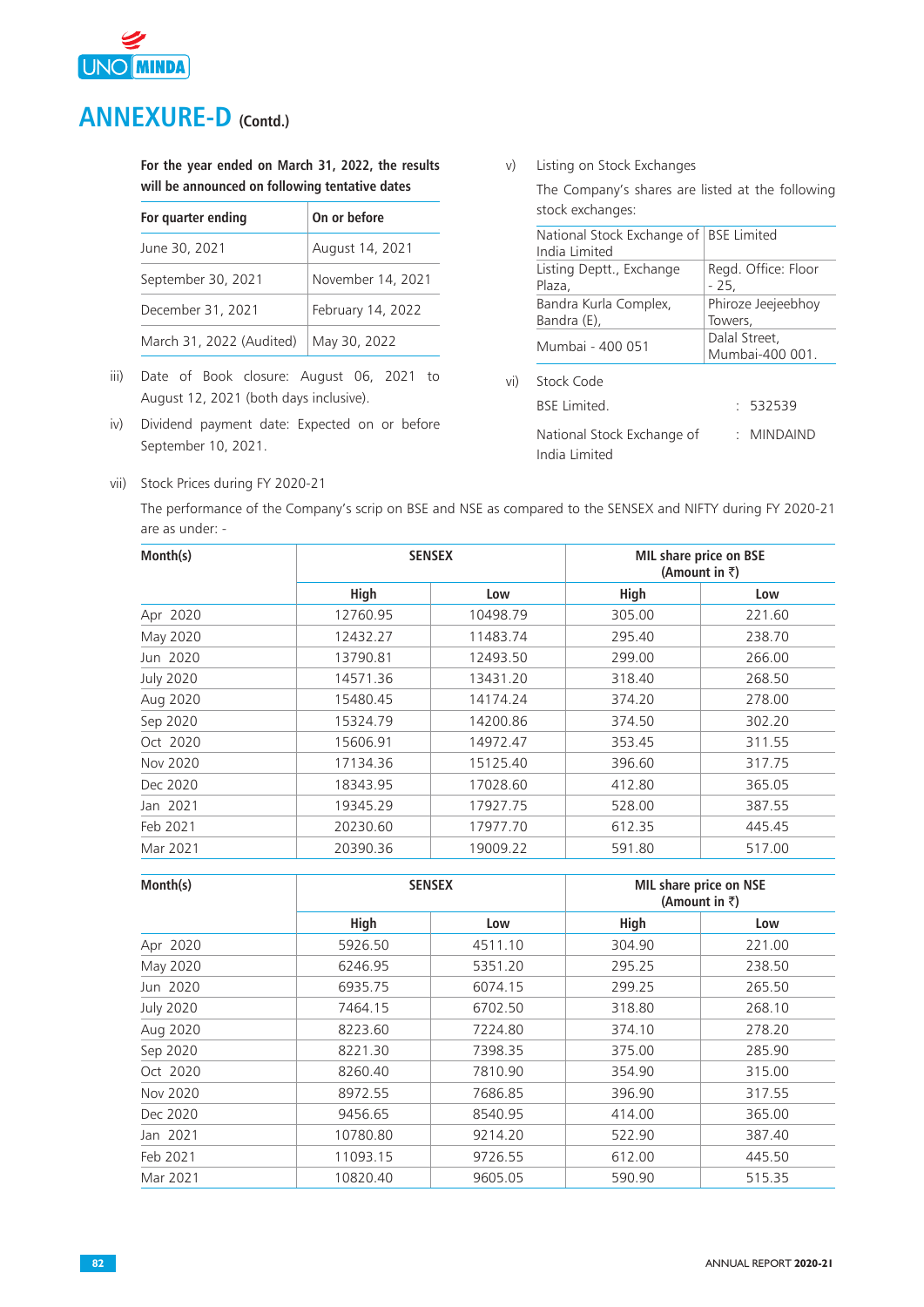viii) Registrar and Share Transfer Agent

Link Intime India Private Limited

Noble Heights, 1st Floor,

Plot No. NH 2, C-1, Block LSC

Near Savitri Market, Janakpuri, New Delhi-110058.

ix) Share Transfer System

SEBI has mandated that, effective from April 01, 2019, no share can be transferred in physical mode. Hence, the Company has stopped accepting any fresh lodgement of transfer of shares in physical form. The Company had sent communication to the shareholders encouraging them to dematerialise their holding in the Company. The communication, inter alia, contained procedure for getting the shares dematerialised. Shareholders holding shares in physical form are advised to avail the facility of dematerialisation.

During the year, the Company had obtained, on half-yearly basis, a certificate, from a Company Secretary in Practice, certifying that all certificates have been issued within thirty days of the date of lodgement of the transfer (for cases lodged prior to April 01, 2019), sub-division, consolidation and renewal as required under Regulation 40(9) of the Listing Regulations and filed a copy of the said certificate with the Stock Exchanges. Trading in equity shares of the Company is permitted only in dematerialised form. Transfer of dematerialised shares is done through the depositories with no involvement of the Company.

x) Distribution Schedule and Shareholding Pattern as on March 31, 2021

| <b>Distribution Schedule</b> |                            |               |  |  |  |
|------------------------------|----------------------------|---------------|--|--|--|
| Category (shares)            | <b>No. of Shareholders</b> | <b>Shares</b> |  |  |  |
| 500<br>Upto                  | 53991                      | 3160694       |  |  |  |
| 501<br>$-1000$               | 1466                       | 1045914       |  |  |  |
| $1001 - 2000$                | 749                        | 1057421       |  |  |  |
| 2001 - 3000                  | 284                        | 724506        |  |  |  |
| 3001 - 4000                  | 137                        | 469061        |  |  |  |
| 4001 - 5000                  | 95                         | 428095        |  |  |  |
| 5001 - 10000                 | 261                        | 1838292       |  |  |  |
| 10001 and above              | 317                        | 263204721     |  |  |  |
| <b>TOTAL</b>                 | 57300                      | 271928704     |  |  |  |

| <b>Shareholding Pattern</b>                          |               |                   |
|------------------------------------------------------|---------------|-------------------|
| <b>Category of Shareholders</b>                      | No. of Shares | % of Total Shares |
| Promoters and Promoters Group                        | 192720311     | 70.87             |
| Mutual Funds/UTI                                     | 27593054      | 10.15             |
| Banks, Financial Institutions,                       | 0             | $\Omega$          |
| Insurance Companies                                  | 937398        | 0.34              |
| Foreign Portfolio Investors                          | 26112995      | 9.60              |
| Private Bodies Corporate                             | 8835737       | 3.25              |
| Indian Public                                        | 12137563      | 4.46              |
| Non-resident Individuals / Overseas Corporate Bodies | 477564        | 0.18              |
| Others                                               | 3114082       | 1.15              |
| <b>Total</b>                                         | 271928704     | 100.00            |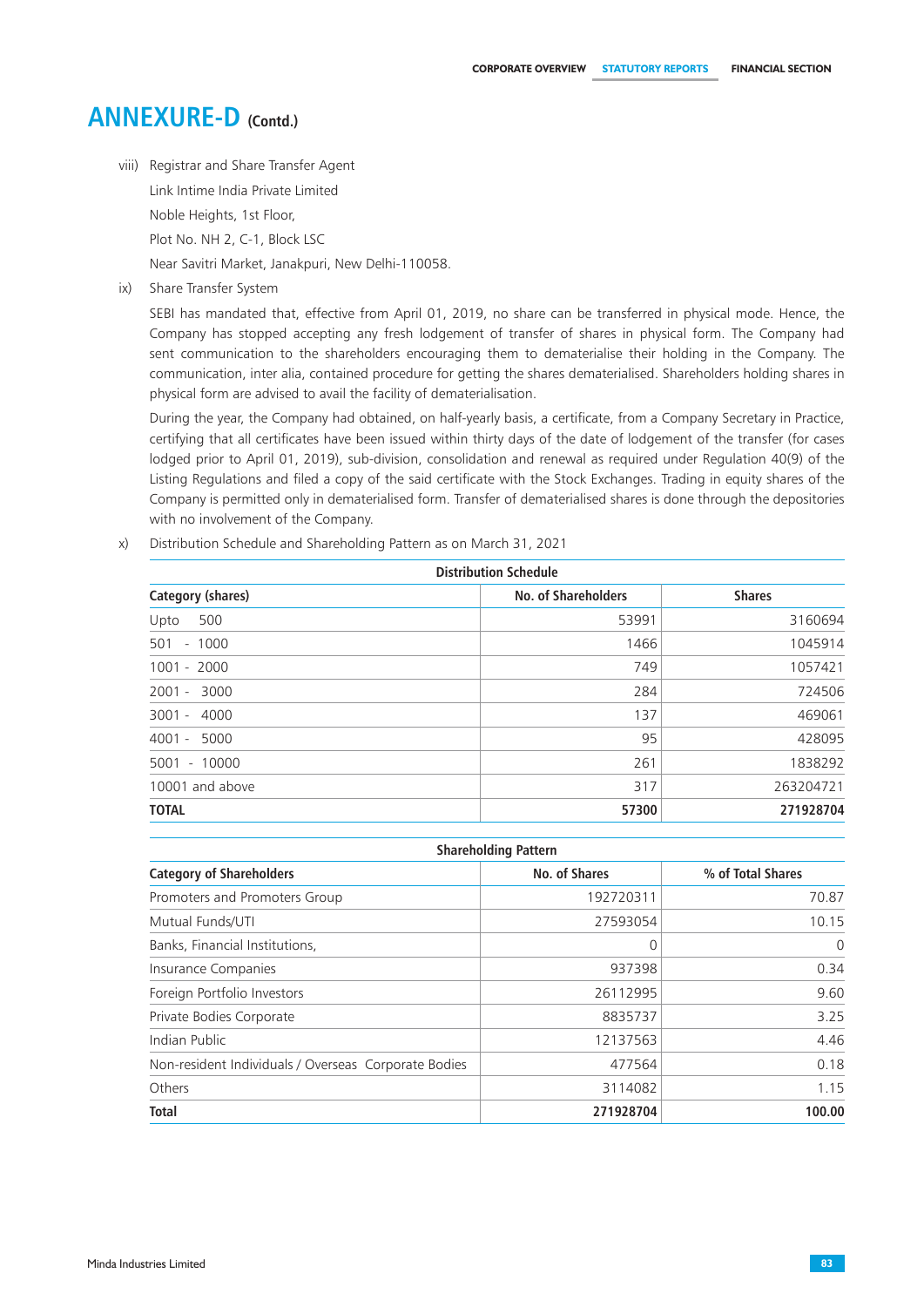

- xi) Dematerialisation of shares and liquidity as on March 31, 2021: 270,890,453 equity shares i.e. 99.62% of shares of the Company are in dematerialised form.
- xii) Credit Ratings: Company had obtained Credit rating from ICRA for its Commercial Papers and rating was ICRA A1+.
- xiii) Details of utilisation of funds raised through preferential allotment or qualified institutions placement as specified under Regulation 32 (7A): Not Applicable
- xiv) Details of any recommendations of any committee of the Board (which is mandatorily required) not accepted by the Board: NIL
- xv) Total fees for all services paid by the listed entity and its subsidiaries, on a consolidated basis, to the statutory auditors and all entities in the network firm/network entity of which the statutory auditor is a part: ₹ 3.58 Crore
- xvi) Outstanding global depository receipts or American depository receipts or warrants or any convertible instruments, conversion date and likely impact of equity: Not Applicable
- xvii) Disclosures with respect to demat suspense account/ unclaimed suspense account

 The listed entity shall disclose the following details in its annual report, as long as there are shares in the demat suspense account or unclaimed suspense account, as applicable:

- a) aggregate number of shareholders and the outstanding shares in the suspense account lying at the beginning of the year: NIL
- b) aggregate number of shareholders and their shares transferred in the suspense account during the year: 50 shareholders for 6080 shares.
- c) number of shareholders who approached listed entity for transfer of shares from suspense account during the year: 43 shareholders for 4710 shares.
- d) number of shareholders to whom shares were transferred from suspense account during the year: 43 shareholders for 4710 shares.
- e) aggregate number of shareholders and the outstanding shares in the suspense account lying at the end of the year: 07 shareholders for 1370 shares
- f) that the voting rights on these shares shall remain frozen till the rightful owner of such shares claims the shares: 1370

xviii) Plant Location(s)

- Village Nawada Fatehpur, P.O. Sikanderpur Badda, Distt. Gurgaon (Haryana)
- Village Naharpur Kasan P.O. Nakhrola Distt. Gurgaon (Haryana)
- Plot No. ME-I, Sector-2A, IMT Manesar, Gurgaon (Haryana)
- Plot No. ME-II, Sector-2A, IMT Manesar, Gurgaon (Haryana)
- Plot No. 5, Sector-10, IIE, Pant Nagar, Udham Singh Nagar, Uttrakhand
- Plot No. 5A, Sector-10, IIE, Pant Nagar, Udham Singh Nagar, Uttrakhand
- B-6, Chakan Industrial Area, Village-Mahalunge, Taluka-khed Distt. Pune, Maharashtra
- B-1/5, Chakan Industrial Area, Village-Mahalunge, Taluka-khed Distt. Pune, Maharashtra
- B-1/4/2, MIDC, Chakan Industrial Area, Villalge Nigoje, Taluka Khed, Distt. Pune, Maharashtra.
- C-41, MIDC, Chakan Industrial Area, Village Mahalunge (Ingle), Taluka Khed, Distt. Pune, Maharashtra.
- Gat No. 427/5, 427/10,Chakan Talegaon Road, Mahalunge Tal Khed, Pune, Maharastra
- CREAT, Om Chambers, Bhosari Telco Rd, Balaji Nagar, MIDC, Bhosari, Pune, Maharashtra.
- B-35, Portion-I, MIDC Waluj, Aurangabad, Maharashtra
- Survey No. 209, Upparapalli Village, Periya Mathagondapally (Post) Hosur, Thally Road, Denkanikottai(Taluk), Krishanagiri District, Tamilnadu.
- Plot No. B-3, SIPCOT Industrial Park at Pillaipakam Vengadu Taluk, Sriperumpudur, Chennai.
- JV Gate No.1, Plot No.07, SMG Vendor Park, Hansalpur, Bechragi, Ahmedabad, Gujarat.

Addition FY 2020-21 (MACL Plants)

- Plot No. 280, Udyog Kendra, Ext-2, Greater Noida
- Plot No. 01-02, Parth Industrial and Logistic Park, Kadli, Mehsana, Gujrat 382715
- 624/384-624/385, Dadhi Bhola 146, Tehsil-Nalagarh, Solan, Himachal Pradesh – 174 101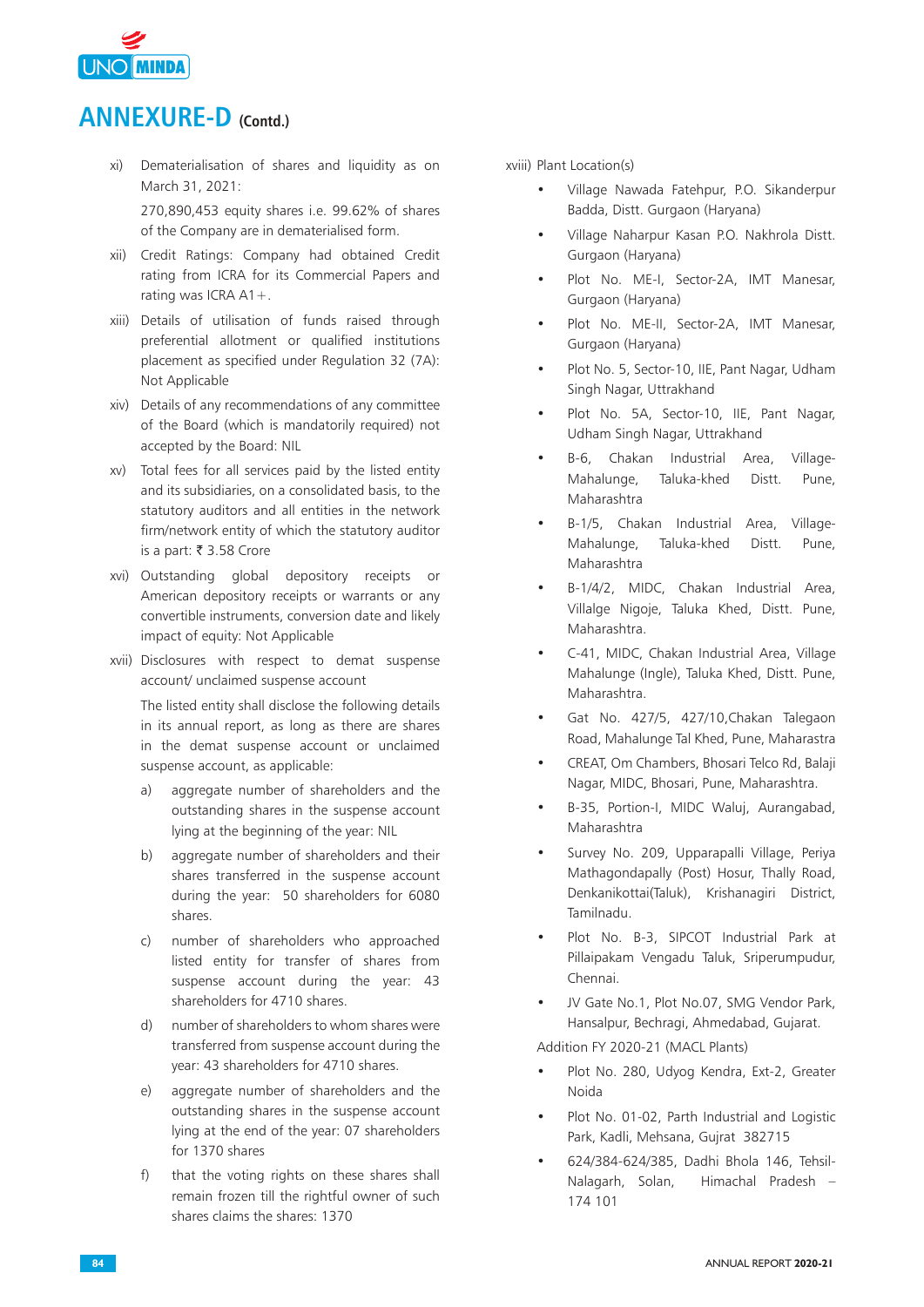- 1G/1A, Hootagalli Industrial Area, Near Silent Shore, Mysuru, Karnataka – 570 018
- Plot no-204b, Narasapura Industrial Area, Phase-1, Narasapura, Kolar, , Karnataka 563101

Addition 2020-21 (Rinder)

- Gat No. 148 Mhalunge Ingale, Off Chakan-Talegaon Road, Tal. Khed, Dist-Pune 410 501 (India)
- Survey No. 209/1 A2, 203/2pt, Upparapalli Village, Periya Mathagondapalli Post, Hosur-Thally Road, Denkanikottai- Taluk, Krishanagiri District, Tamilnadu- 635114
- Plot No. 12 & 13, Sec 16, HSIIDC Industrial Estate, Bahadurgarh, Jhajjar, Haryana - 124 507
- M/s 3T Logistics, Khasra no.-764, Roshnabad, Behind Kelvin Care Company, Sector-4, Haridwar- 249403

Addition FY 2020-21 (MJ Casting)

- Plot No- 323, Ph.-II Industrial Growth Centre, Sector-3, Bawal, Distt.- Rewari, Haryana-123501
- Sy No.209/2A2,2B1, 2B2,2C1, Upparapalli Village-Mathagondapalli, Thally Road, Hosur, Krishnagiri, Tamil Nadu, 635114
- xix) Address for Correspondence Minda Industries Limited Regd. Off.: B-64/1, Wazirpur Industrial Area, Delhi - 110 052. (Tel) - 011-49373931, 0124-2291604 (Fax) - 0124-2290676

E-mail: investor@mindagroupcom